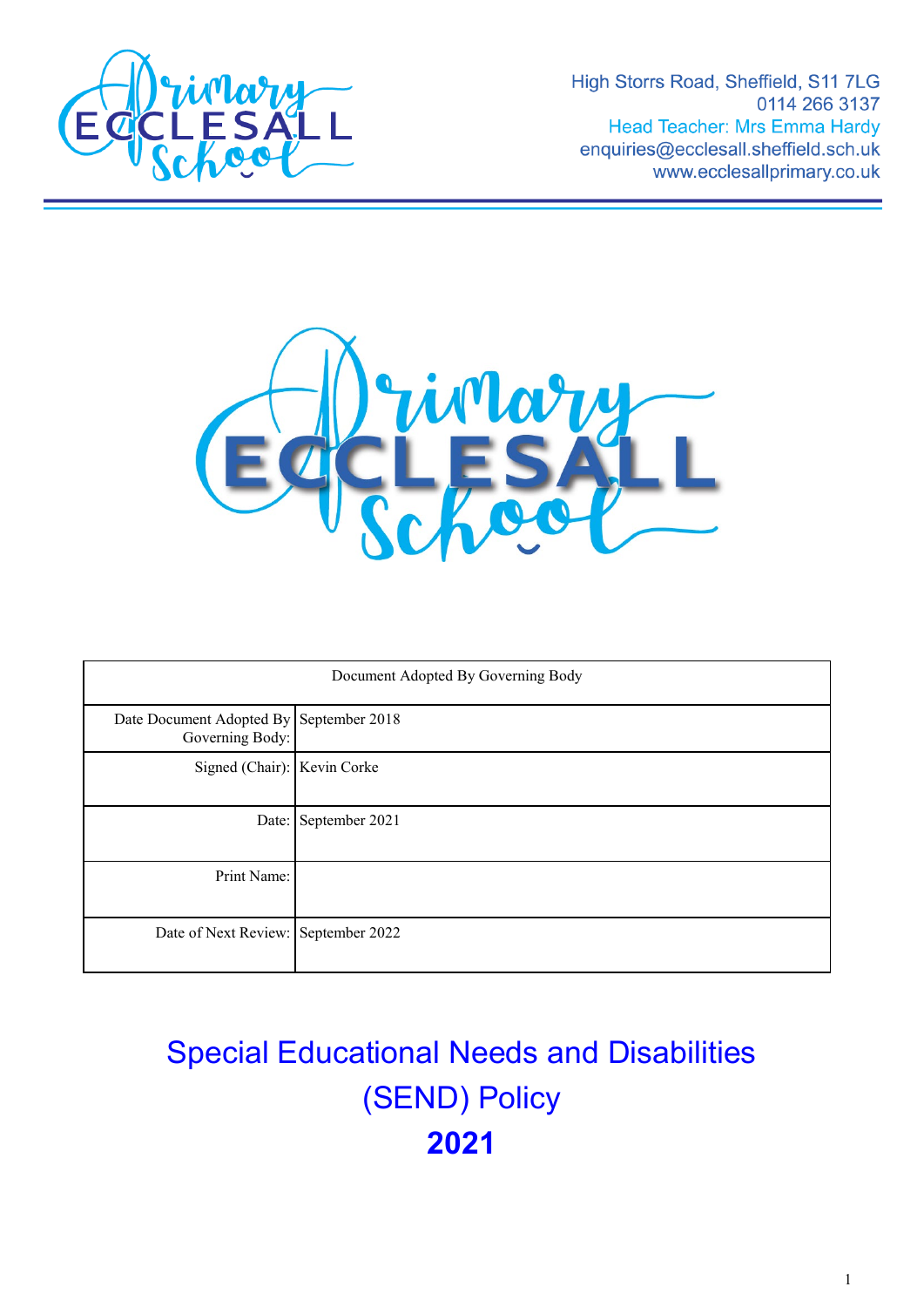## **Ecclesall Primary School SEND Policy 2021**

### **Policy Formation and Consultation Process**

This policy was written and developed by the SENCo and the Senior Leadership Team in consultation with pupils, parents, governors and the wider school staff.

This policy ensures that the arrangements made for pupils with Special Educational Needs and Disabilities (SEND) are in line with the requirements of the Children and Families Act 2014, SEN and Disability Regulations 2014, Equality Act 2010 and the SEND Code of Practice 2015.

### **Sections covered in this policy are:**

- 1. Purpose of Policy
- 2. Definition of SEND
- 3. Staff in school who work with pupils with SEND
- 4. Identifying when a pupil has SEND
- 5. The provision we make for pupils (for consistency) with SEND
- 6. Education Health and Care Plan (EHC Plan)
- 7. Funding
- 8. The Local Offer
- 9. Record Keeping
- 10. Assessment
- 11. Information Management
- 12. Working with Parents/Carers
- 13. Working with children
- 14. Working with External Agencies/Support Services
- 15. School to School Support
- 16. Staff Development
- 17. How we evaluate our SEND Policy
- 18. How we deal with complaints
- 19. More Information/Glossary

# **1. Purpose of policy: To outline the SEND provision for pupils at Ecclesall Primary School**

Ecclesall Primary School is an educationally inclusive school. Our motto at Ecclesall Primary School for all children is 'Happy Children Happy School'. We believe that all children, regardless of needs, ability and behaviour, are of equal value. Different children's needs are recognised and met through varied and flexible provision throughout the curriculum.

#### **Aims**

We aim to meet needs and provide every child with access to a broad and balanced education. This includes the National Curriculum in line with the Special Educational Needs Code of Practice (2014).

# **Objectives**

• To create an environment and curriculum that meets the individual needs of each child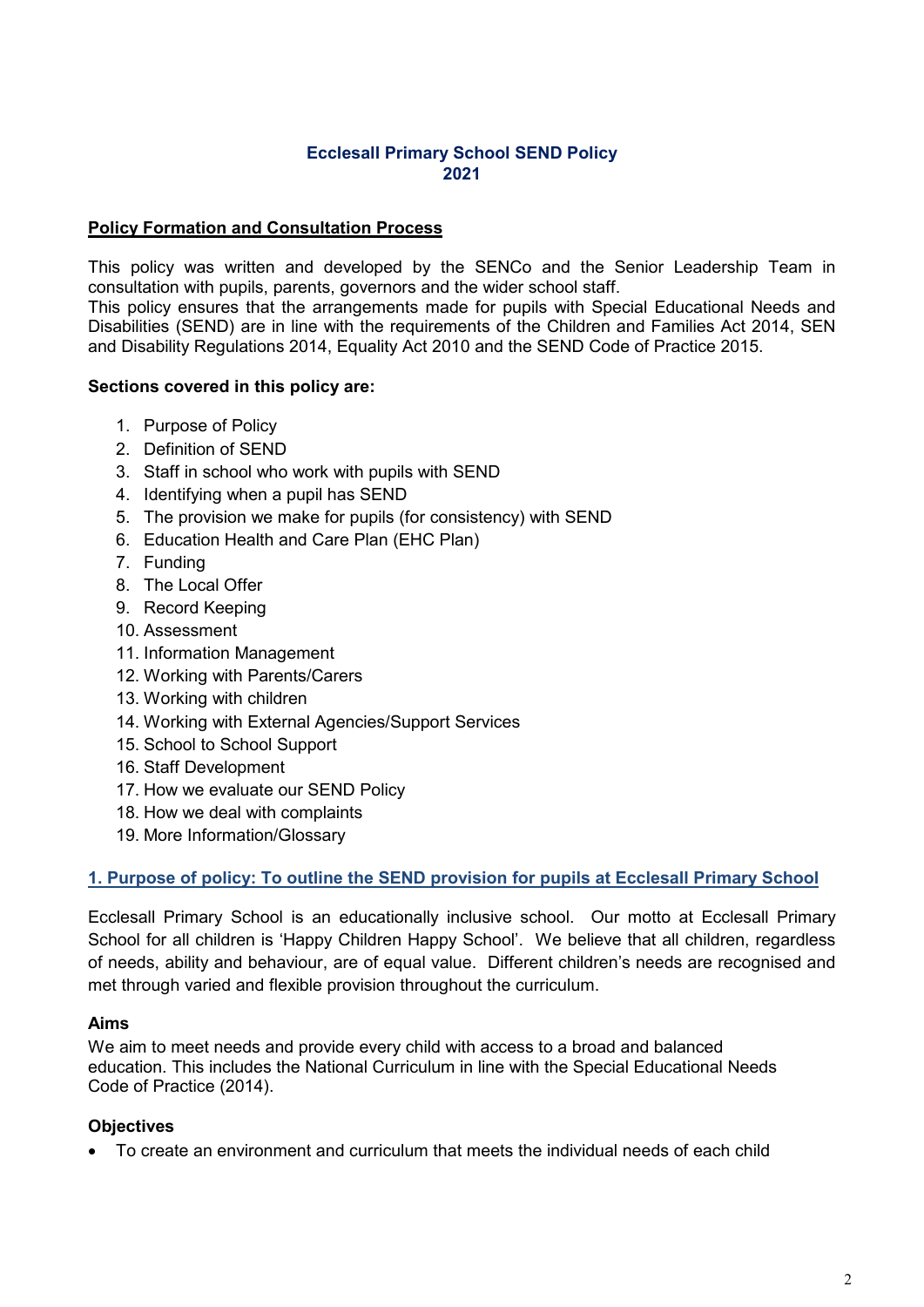- To ensure that the special educational needs of children are identified, assessed and provided for, carefully considering the needs of the 'whole child'
- To ensure that parents or carers views are valued so that they can play an active role in planning, supporting and evaluating their child's provision
- To ensure that our children have a voice in this process.
- To identify the roles and responsibilities of staff in providing for every child's needs including those who require SEN support.
- To provide a Special Educational Needs Co-ordinator (SENCO) who will work with the SEN **Policy**
- To provide support and advice for all staff working with children who require SEN support.

At Ecclesall Primary we seek to ensure that

• **Staff members seek to identify the needs of pupils with SEN as early as possible.** This is most effectively done by gathering information from parents, education, health and care services and early year's settings (or feeder school) prior to the child's entry into the school. Pupil's progress and needs are evaluated termly in pupil progress meetings and parent consultations.

• **We monitor the progress of all pupils** in order to aid the identification of pupils with SEN. Continuous monitoring of those pupils with SEN by their teachers will help to ensure that they are able to reach their full potential.

• **We make appropriate provision to overcome all barriers to learning and ensure pupils with SEN have full access to the National Curriculum**. This will be co-ordinated by the SENCO and Head teacher and will be carefully monitored and regularly reviewed in order to ensure that individual targets are being met and all pupils' needs are catered for.

• **We work with parents** to gain a better understanding of their child, and involve them in all stages of their child's education. This includes supporting them in terms of understanding SEN procedures and practices, sign posting to external agencies and providing regular feedback on their child's progress.

• **We work with and in support of outside agencies** when the pupils' needs cannot be met by the school alone. Some of these services including; Fusion TSA (learning support), Educational Psychology Service, Speech and Language Therapy, Autism Team and Family network of SENCOs .

• **We create a school environment where pupils can contribute to their own learning.** This means encouraging relationships with adults in school where pupils feel safe to voice their opinions of their own needs, and carefully monitoring the progress of all pupils at regular intervals. Pupil participation is encouraged through school by wider opportunities such as school council, residential visits, school plays, sports teams, mental health champions.

# **2. Definition of SEND**

**Definitions of special educational needs (SEN) taken from section 20 of the Children and Families Act 2014.**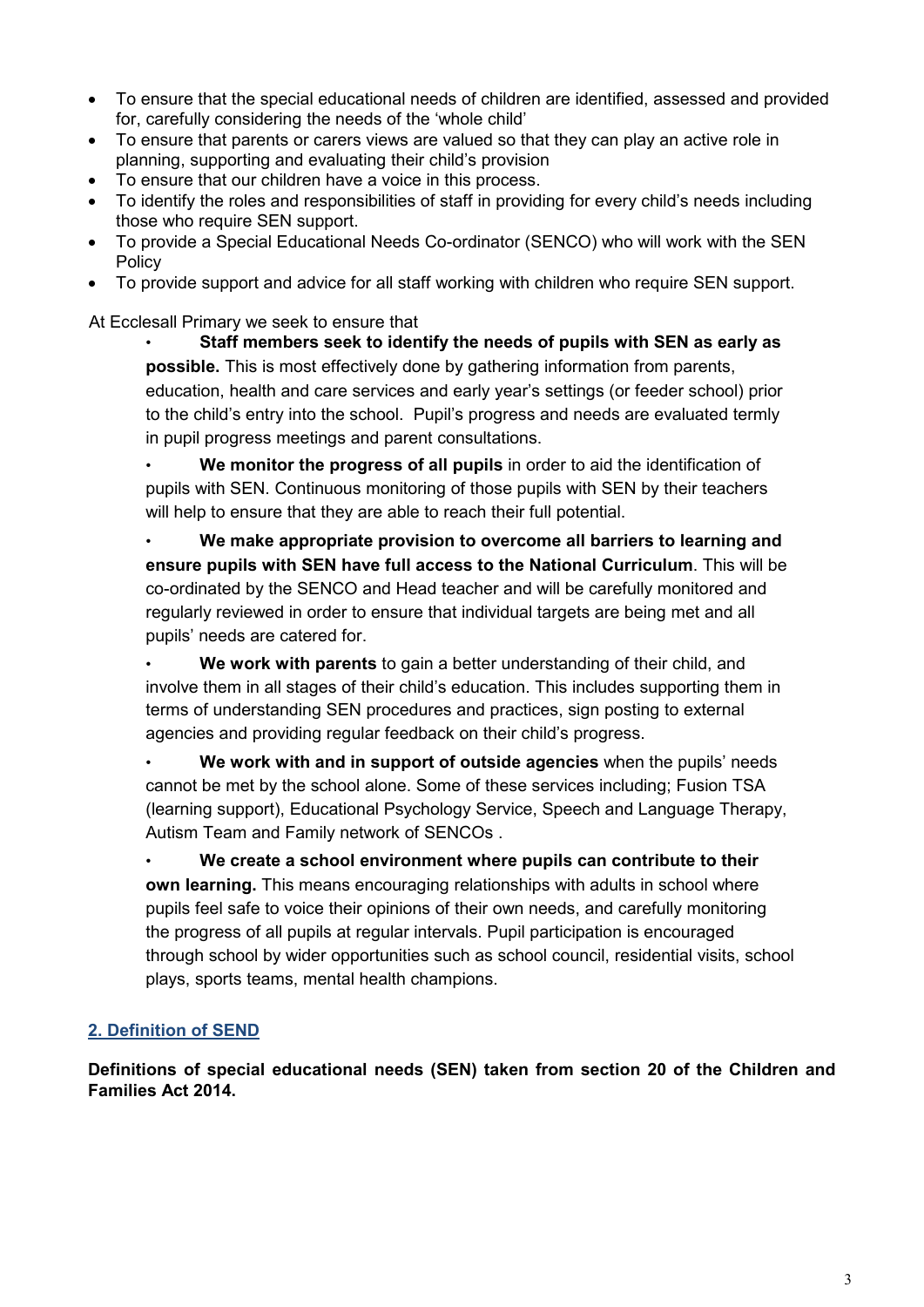A child or young person has SEN if they have a learning difficulty or disability which calls for special educational provision to be made for them. A child of compulsory school age or a young person has a learning difficulty or disability if they:

a) have a significantly greater difficulty in learning than the majority of others of the same age; or

b) have a disability which prevents or hinders them from making use of educational facilities of a kind generally provided for others of the same age in mainstream schools or mainstream post-16 institutions.

A child under compulsory school age has special educational needs if they fall within the definition at (a) or (b) above or would do so if special educational provision was not made for them.

Children must not be regarded as having a learning difficulty solely because the language or form of language of their home is different from the language in which they will be taught.

# **Supporting Pupils with Medical Conditions**

Pupils' medical needs may be broadly summarised as being of two types:

(a) **Short-term**, affecting their participation in school activities while they are on a course of medication.

(b) **Long-term**, potentially limiting their access to education and requiring extra care and support The Children and Families Act 2014 places a duty on schools to make arrangements for children with medical conditions. **Pupils with medical conditions have the same right of admission to school as other children and cannot be refused admission or excluded from school on medical grounds alone. (see medical policy)**

# **3. Staff in school who work with pupils with SEND**

All staff in school teach pupils with SEND. The following people have particular responsibilities:

Headteacher: Emma Hardy - Via school office: [enquries@ecclesall.sheffield.sch.uk](mailto:enquries@ecclesall.sheffield.sch.uk) SENCO: Joanna Kay – senco@ecclesall.sheffield.sch.uk Link Governor: Kevin Corke - Via school office: [enquries@ecclesall.sheffield.sch.uk](mailto:enquries@ecclesall.sheffield.sch.uk)

- **The Head Teacher and SENCo** ensure that the school's provision for children with additional needs is met and children's progress is evaluated on a regular basis. The SENCo meets with the Inclusion Link Governor regularly to discuss SEND provision priorities.
- **SENCo** takes the lead in co-ordinating any further assessment and planning future interventions for the child in conjunction with colleagues/parents. This will involve the monitoring and reviewing of actions taken and coordinating staff training. The SENCo also provides an additional communication point for parents/carers and supports teachers in ensuring they are fully informed about their child's provision.
- **Inclusion Link Governor** monitors and evaluates provision and reports to the governing body.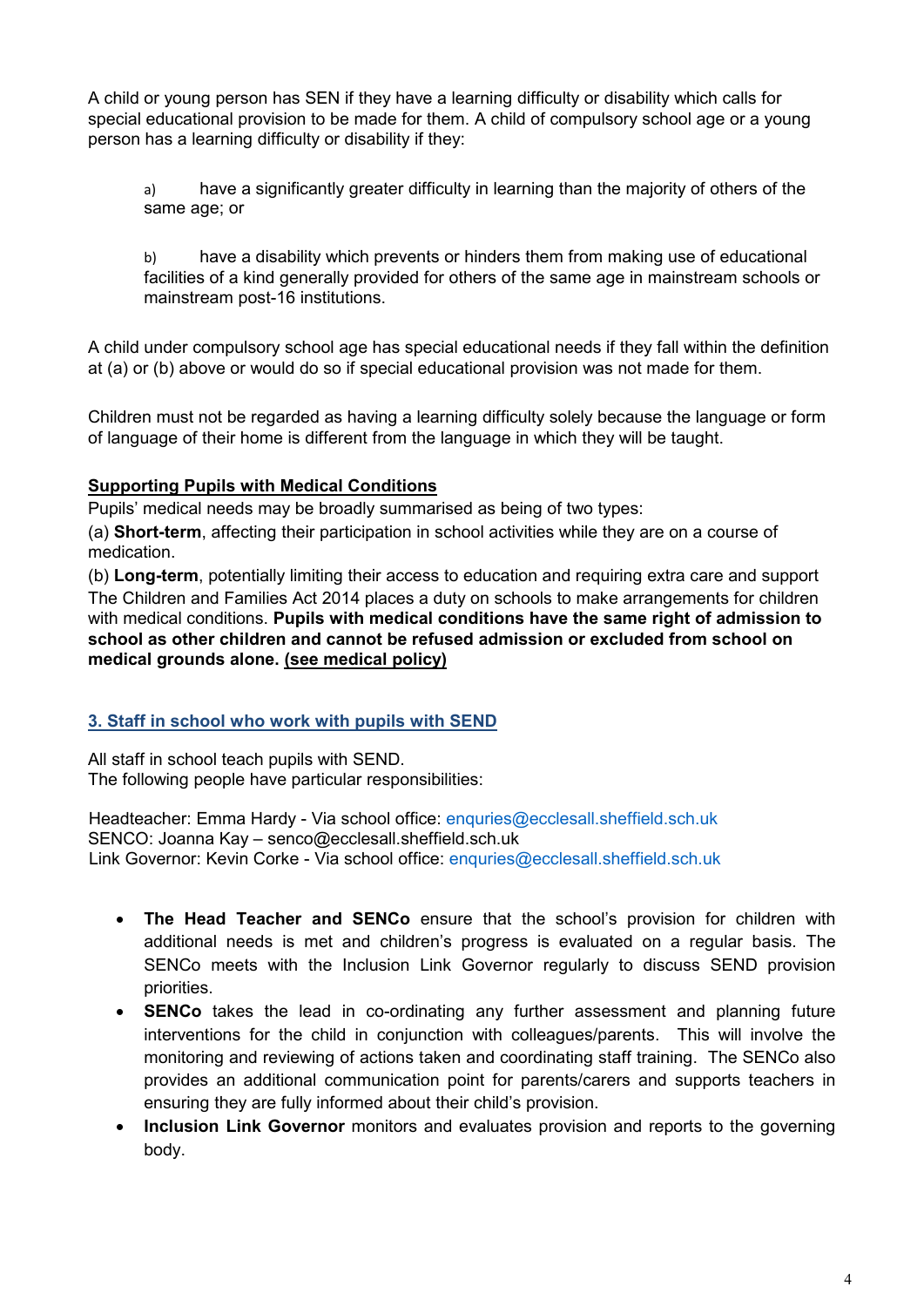- **Class teachers** provide a planned curriculum that meets the needs of all the learners in their care. They monitor and evaluate all children's progress and set targets for them. They report to the SENCo any child that may be causing concern and are responsible for reviewing and updating children's pupil passports and support plans throughout the year in conjunction with parents.
- **Teaching Assistants** work under the supervision of class teachers and deliver specified work and planned programmes of work according to children's support plans.

# **4. Identifying when a pupil has SEND**

It is important that a pupil's SEND is identified as early as possible. The Code of Practice identifies four broad areas of need:

- 1. Communication and interaction
- 2. Cognition and learning
- 3. Social, emotional and mental health difficulties
- 4. Sensory and /or physical needs

These categories provide an overview of the range of needs that should be planned for. The purpose of identification is to work out what action the school needs to take, not to fit a pupil into a category. At Ecclesall Primary School we seek to identify the needs of pupils by considering the needs of the 'whole child'.

### **Before a child starts at school**

Our foundation stage teachers and teaching assistants meet each child at home prior to their start and talk to parents. Staff will ask specific questions about any additional support their child may have received or be receiving and give an opportunity for parents to outline any concerns they may have. In addition all pre-school settings and nurseries are visited by foundation stage staff, children are observed and discussions are held with the staff. Where SEN is already identified, staff from Ecclesall Primary School will attend any reviews prior to the child starting school.

All our staff under take training to ensure that they have up to date knowledge of working with children with SEND.

#### **Other professionals maybe involved:**

- Educational Psychologist
- Specialist Autism Team
- Specialist ADHD team
- Speech and Language Therapists
- Consultants from Ryegate Children's Centre (NHS)
- Occupational Therapists/Physiotherapists
- Early Years Inclusion Team

#### **In School**

All teachers are teachers of pupils with SEND and are responsible for identifying pupils with SEND as early as possible.

#### **This could be through:**

- Teacher observation and assessments
- Discussions with parents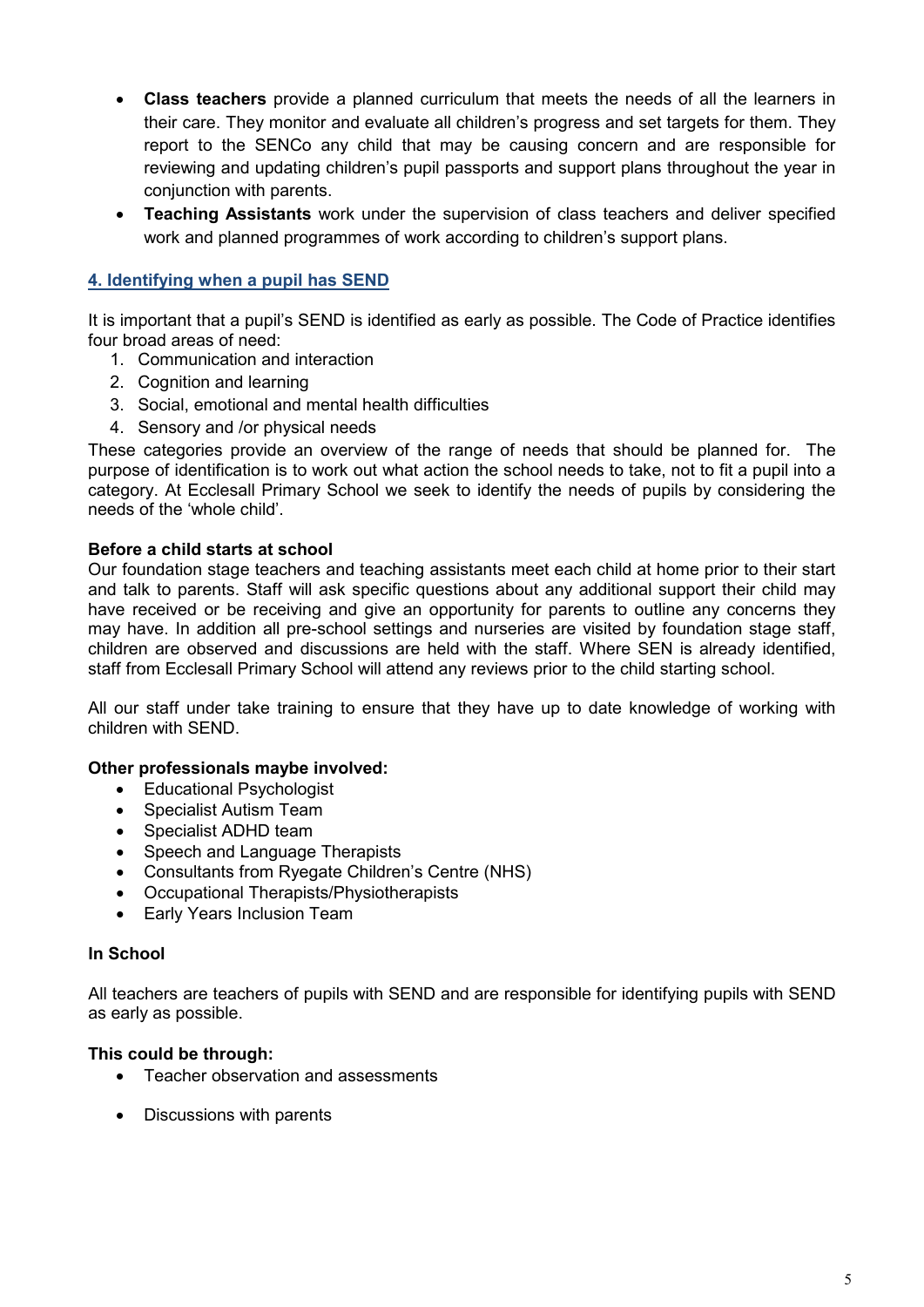- Pupil Progress Meeting discussions with the senior leadership team
- Advice from outside agencies
- Information passed on from previous schools/settings

The class teacher will have a discussion with the parents and the teacher will add any concerns to our CPOMS system (computerised information recording system). The SENCo will gather together information about pupils, consult the Sheffield Support Grid (SSG) around identification and provision, and will work with the staff/parents involved to decide on any action that needs to be taken.

### **Parent**

- Information provided by parents
- Discussion with parents

Staff at Ecclesall Primary School recognise that parents know their children best and we are keen to discuss with them concerns or observations they have about their own children. We pride ourselves on our good relationships with parents and well established channels of communication including: phone calls, parents making appointments at the end of the school day, and email.

### **Children who enter mid-year or after foundation year:**

- Staff and SENCo liaise with staff from the previous school
- Staff may visit the child in the previous school
- All paper work is transferred to Ecclesall Primary School on admission of pupil.

# **Special Needs Register**

When a pupil has been identified as having SEND and this has been discussed with parents, we place them on the Special Needs Register. Using the Sheffield Support Grid (SSG) as a framework, the criteria we use to identify children as having a SEN are detailed below:

- A child is working significantly behind their peers and not making adequate progress. This may be in all areas of the curriculum or the child may present a 'spiky profile' and be underperforming in just one area of the curriculum.
- A child has a medical diagnosis of a condition that requires them to have a significant amount of additional support in order for them to access the same educational provision as their peers and this support is required in order for them to make adequate progress.

A child who is on the SEN register will have a pupil passport, detailing the nature of their needs and provision to meet needs, regular reviews in which SMART targets are set in collaboration with parents (including also the child's views). Some children may have support plans or My Plans, following guidance from the Sheffield Support Grid. Pupils and parents are involved in reviewing the progress 3 times each year.

# **5. The provision we make for children with SEND**

All children have a broad and balanced curriculum, which is planned to take account of any SEN they may have. Following identification of a child with SEND, they are placed on the SEN register.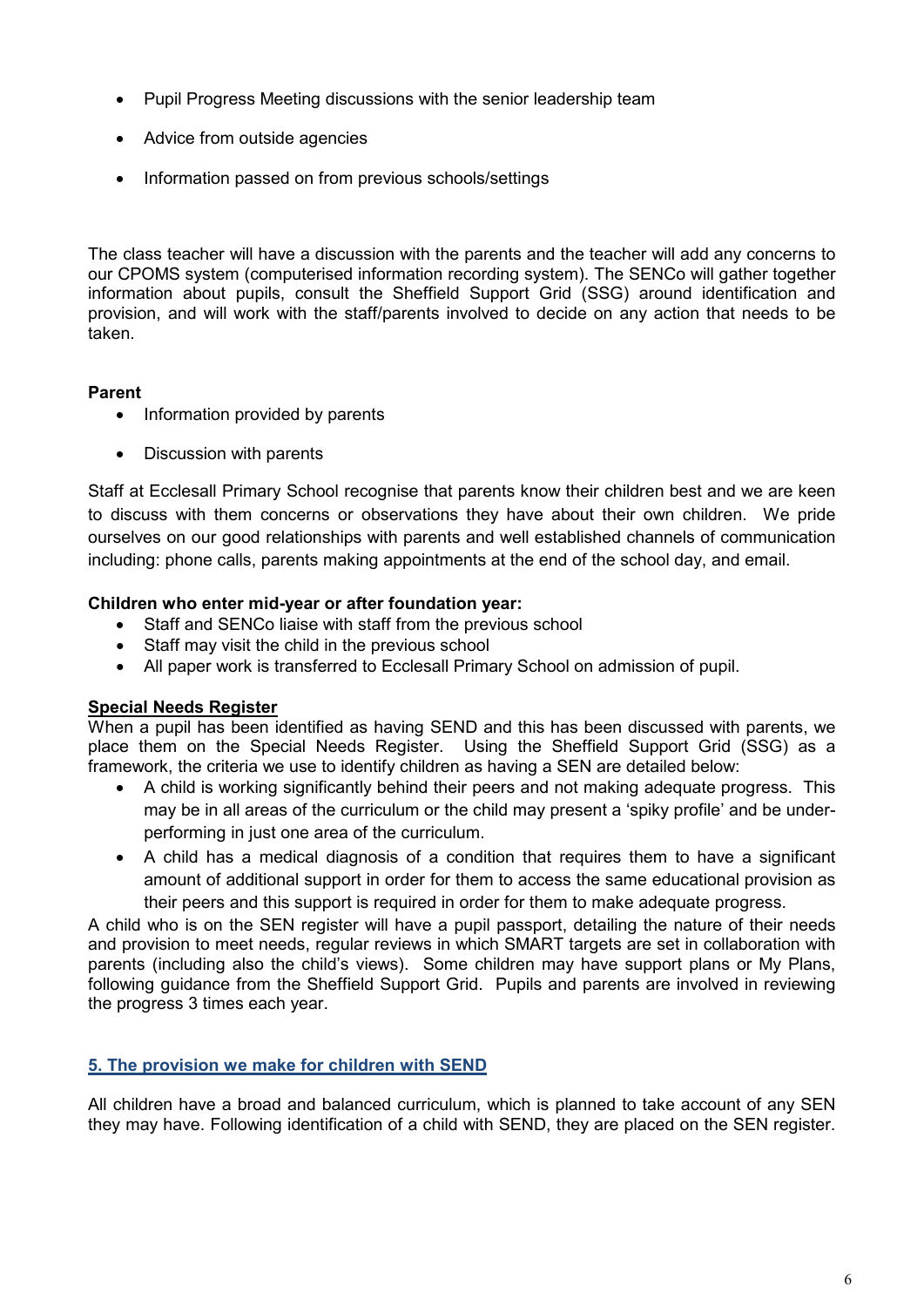This is now a single category of support – 'SEN Support' or EHC Plan and the school follows a graduated assess-plan-do-review approach to ensure provision matches need.

## **Assess**

This involves clearly analysing the pupil's needs using the class teacher's assessment and experience of working with the pupil, details of previous progress, attainment and impact of any previous interventions received, comparisons with peers and national data, as well as the views and experience of parents. The pupil's views and where relevant, advice from external support services will also be considered. Any parental concerns will be noted and compared with the school's information and assessment data on how the pupil is progressing. This analysis will require regular review to ensure that support and intervention is matched to need, that barriers to learning are clearly identified and being overcome and that the interventions being used are developing and evolving as required. Where external support staff are already involved their work will help inform the assessment of need. Where they are not involved they may be contacted, if this is felt to be appropriate, following discussion and agreement from parents.

### **Plan**

Planning will involve consultation between the teacher, pupils , parents and SENCO to agree the adjustments, interventions and support that are required; the impact on progress, development and/or behaviour that is expected and a clear date for review. Parental involvement may be sought, where appropriate, to reinforce or contribute to progress at home. All those working with the pupil, including support staff will be informed of their individual needs, the support that is being provided, any particular teaching strategies/approaches that are being employed and the outcomes that are being sought.

### **Do**

The class teacher remains responsible for working with the child on a day-to-day basis. They will retain responsibility even where the interventions may involve group or one-to-one teaching away from the main class teacher. They will work closely with teaching assistants and to plan and assess the impact of support and interventions and links with classroom teaching. Support with further assessment of the pupil's strengths and weaknesses, problem solving and advising of the implementation of effective support will be provided by the SENCO.

# **Review**

Reviews of a child's progress will be made regularly by the class teacher and for specific children up to three times a year as part of a review process with the SENCO, class teacher and parents. The review process will evaluate the impact and quality of the support and interventions. It will also take account of the views of the pupil and where necessary their parents and any outside agencies involved. The class teacher, in conjunction with the SENCO, parents and child will revise the support and outcomes based on the pupil's progress and development making any necessary amendments going forward.

# **Teaching arrangements for pupils with SEND**

For the most part, children with SEND will be taught in the classroom, alongside their peers, receiving high quality teaching from the teacher. Teaching techniques and strategies within each class, including differentiated resources and scaffolded learning tasks, will accommodate those with special educational needs. This will enable individual learning needs to be met and all children to maximise their potential in all areas of the curriculum. When appropriate children on the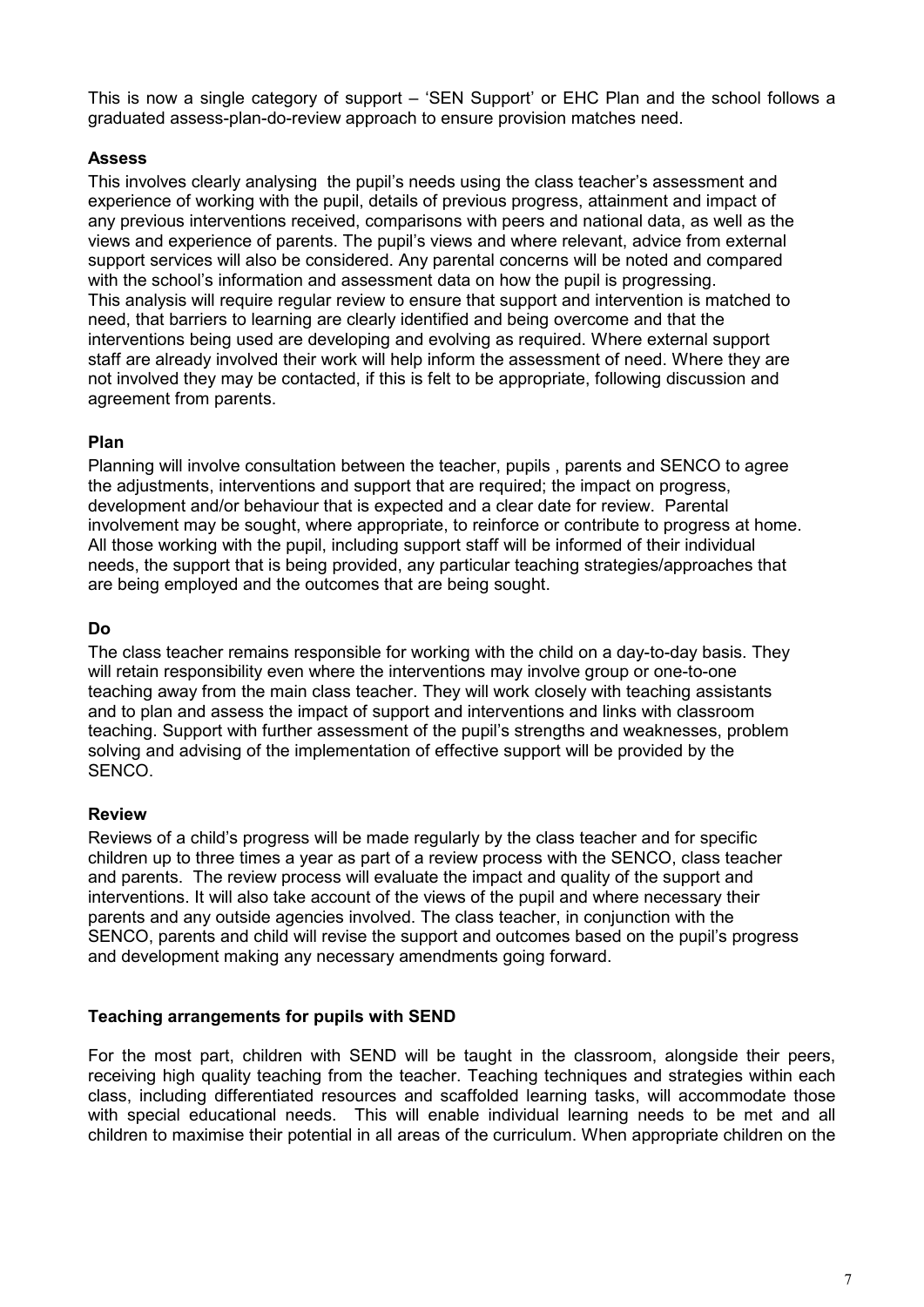SEN register will sometimes have the additional support of a Teaching Assistant. This support might be delivered to an individual child on a one to one basis or the Teaching Assistant might work with a small group of children. By careful monitoring of children's progress we can match their needs to differing programmes/interventions we have developed in school. Interventions are constantly reviewed and changed according to the needs of current children and cohorts. The provision available is continually reviewed and assessed against needs.

A few children with SEND will have an Education Health and Care Plan (see later in policy).

### **We support pupils with SEN through/or with:**

- Specially prepared learning materials
- Deployment of Teaching Assistants
- Individual and group learning sessions/support sessions
- Compute-based interventions
- Adaptations to the learning environment
- Tailoring of the curriculum, working from where the child is at
- Specialist equipment/resources including computing equipment
- Pre and post teaching interventions
- Social skills programmes
- Physio and fine motor programmes
- Engagement with external services

# **6. Education Health and Care Plan (EHC Plan)**

#### **Referral for an Education, Health and Care Plan**

If a child has lifelong or significant difficulties they may undergo a Statutory Assessment Process which is usually requested by the school but can be requested by a parent. This will occur where the complexity of need or a lack of clarity around the needs of the child are such that a multi-agency approach to assessing that need, to planning provision and identifying resources, is required.

The decision to make a referral for an Education, Health and Care Plan will be taken at a progress review.

The application for an Education, Health and Care Plans will combine information from a variety of sources including:

- The child's view
- The parent's view
- Teachers
- **SENCO**
- Any other agencies currently working or involved with the child e.g. Learning Support/ Educational Psychologist Report
- Social Care
	- Health professionals

Information will be gathered relating to the current provision provided, action points that have been taken, and the preliminary outcomes of targets set. A decision will be made by a group of people from education, health and social care about whether or the child is eligible for an EHC Plan. Parents have the right to appeal against a decision not to initiate a statutory assessment leading to an EHC Plan.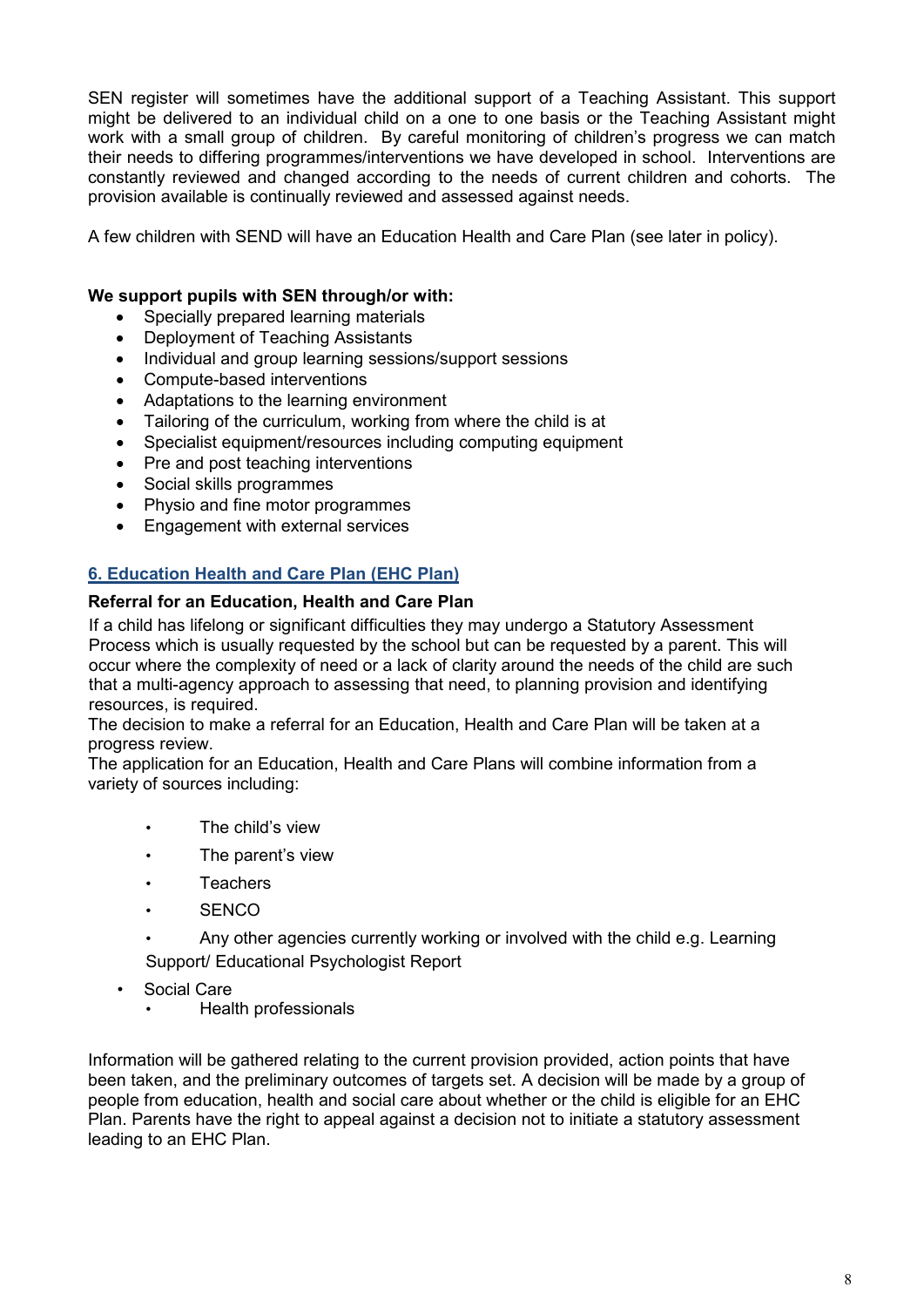Further information about EHC Plans can found via the SEND Local Offer: http://www.sheffielddirectory.org.uk/kb5/sheffield

 **For more information please contact:** The SEN Assessment and Placement Team Sheffield City Council North Wing, Level 5 Moorfoot Building Sheffield S1 4PL Email: [ed-sensupportteam@sheffield.gov.uk](mailto:ed-sensupportteam@sheffield.gov.uk)

Or for independent SEN information and advice please contact: Sheffield SEN & Disability Information Advice and Support, Floor 6 North Wing, Moorfoot City Centre **SHEFFIELD** S1 4PL 0114 273 6009 E-mail ed-parent.partnership@sheffield.gov.uk

# **7. Funding**

Schools receives delegated funds for each child in school. Alongside this, school is allocated a delegated SEND fund based on high need numbers. In specific cases those with the most complex needs may be entitled for additional funding. The Sheffield Special Educational Needs and Disability Grid helps to identify these children and the expected level of provision which is required.

The evidence from this is then submitted to a panel within Locality F (Local Schools), who will determine whether the level and complexity of need meets the threshold for this funding. It would then be the responsibility of the SENCO, senior leadership team and governors to agree how the allocation of resources is used.

# **8. The Local Offer**

As part of the new Code of Practice, July 2014, Local Authorities must publish a Local Offer, setting out in one place information about the provision they expect to be available across education, health and social care for children and young people in their area who have SEN or are disabled

# **The Local Offer has two key purposes**:

- To provide clear, comprehensive, accessible and up-to-date information about the available provision and how to access it
- To make provision more responsive to local needs and aspirations by directly involving disabled children, those with SEN, their parents and service providers in its development and review

# **The Local Offer should cover:**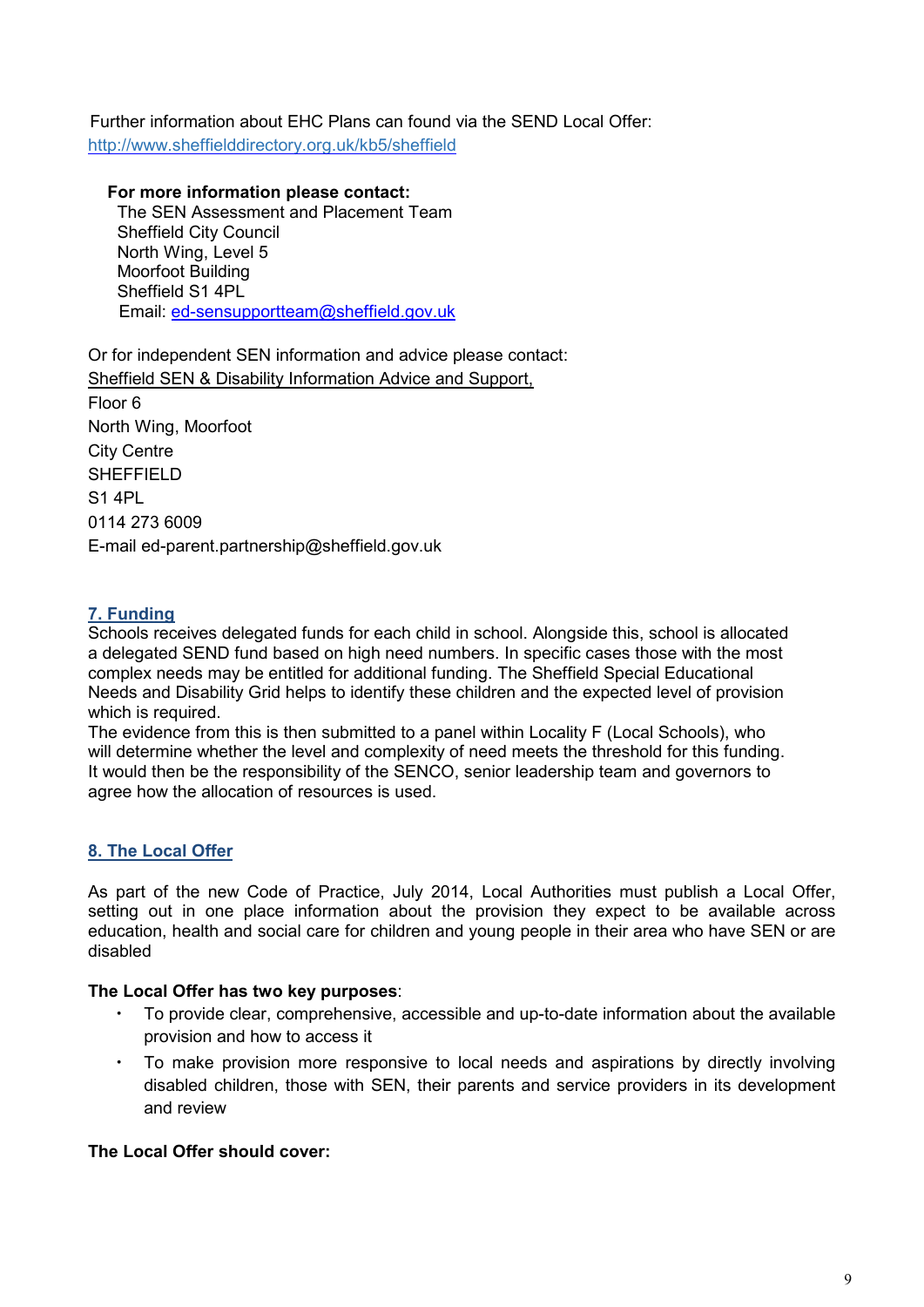- support available to all children and young people with SEN or disabilities from universal services such as schools and GPs
- targeted services for children and young people with SEN or disabilities who require additional short-term support over and above that provided routinely as part of universal services
- specialist services for children and young people with SEN or disabilities who require specialised, longer term support
- Schools are also required to be transparent in what their setting offers in terms of support for children with Special Educational Needs and Disabilities.

More information can be found from:

<http://www.sheffielddirectory.org.uk/kb5/sheffield/fsd/localoffer.page>

# **9. Record Keeping**

We record all the steps taken to meet pupils' SEN outcomes. The SENCo is responsible for these records and for making sure they are made available to others who need to see them. The records kept for a pupil with SEN may include:

- Information from previous schools
- Information from parents
- Information on progress and behaviour
- Information about levels and use of additional support
- Information about interventions (from provision maps)
- Personal Profiles
- The child's own views of their needs (One page profile)
- Information from Health/Social Services
- Information from other outside agencies e.g. Speech and Language Reports, Paediatrician Reports.
- CPOMS records

#### **10. Assessment**

We assess all children including those on the SEN Register 3 times per year. These assessments provide part of the information teachers use to discuss children's progress with the Head Teacher and the SENCo at half termly inclusion meetings. Assessments help to inform targets and future SEN provision. Children accessing intervention programmes often have pre and post intervention assessments. Children with more complex or significant needs, are also assessed by external agencies e.g. Learning Support Teacher, Educational Psychologist.

#### **11. Information management**

It is important that information about a pupil's SEND is shared with all staff in school who work with the pupil and that it is passed on from class to class and school to school as the pupil moves on.

#### **12. Working with Parents/Carers**

The aim is to develop a partnership where staff and parents work together in the best interests of the child. For this to work successfully, staff recognise that positive attitudes, sharing information, procedures and awareness of needs are all important. When appropriate the views and wishes of the child are also sought and taken into consideration. In some cases it is the concerns of parents that lead to a child being placed on the SEN register.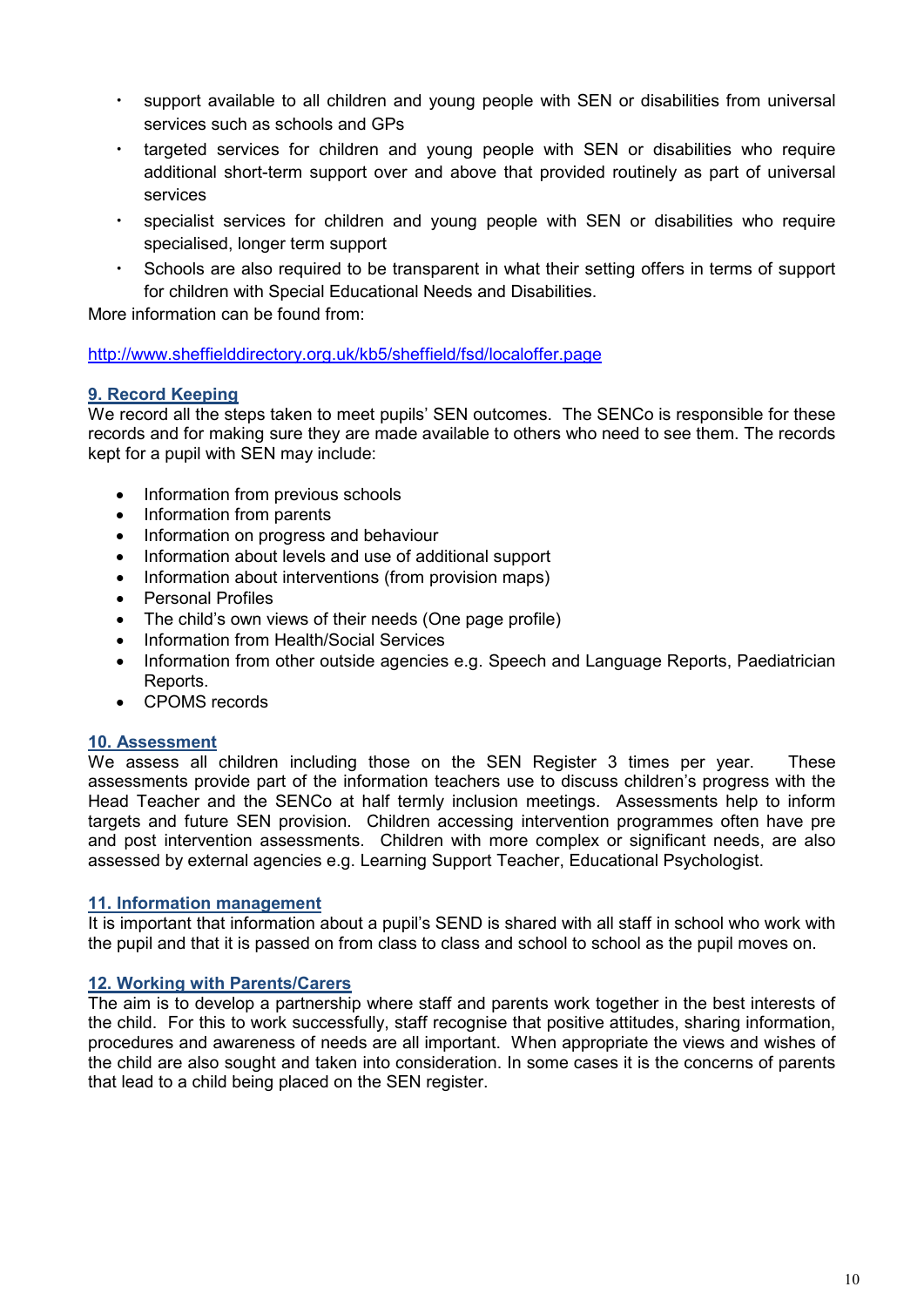During the procedure of applying for an Education and Health Care Plan, parents will be given as much help, advice and support as possible. In addition, we operate an open door policy. Parents are welcome to talk to teachers whenever they have a concern about a child (at a mutually convenient time). Whenever a parent raises a concern, it is always investigated and outcomes are reported back/discussed with parents.

# **13. Working with Children**

It is important to listen to and act upon what children say about their needs and what sort of help they would like. In our school we:

- Involve pupils in their next steps
- Enable pupils to express their feelings about how their needs are being met
- Ensure that the views of the pupil are sought and recorded in reports produced by both the school and other agencies
- Encourage pupils to become involved in the wider life of the school.

#### **14. Working with External Agencies / Support Services:**

These provide us with advice, support and training on SEN. In our school we have involvement from:

- Multi Agency Support Team (M.A.S.T)
- Speech and Language Therapy Service
- Educational Psychologist
- Occupational Therapy/Physiotherapy
- Learning Support Teacher
- Specialist Teachers for children with Autism
- Early Years Inclusion Team
- NHS Mental Health Practitioner.

#### **15. School to School Support**

Ecclesall Primary School SENCo works regularly with SENCo's from other schools in the locality including secondary schools. Whenever a pupil transfers to another school, including special schools, a transition package will be developed to meet the needs of each individual child. This will be 'over and above' the transition package offered to other non-SEN children. All relevant information will be transferred to the new school. In addition, for pupils with SEND, there will be dialogue between the class teacher and/or SENCo and/or Head Teacher and a senior member of the new school's staff.

#### **16. Staff Development**

Whole staff training in SEN will normally be identified through the performance management process, but also training sessions will be organised to meet the current needs of children and staff. The quality of teaching and learning is regularly reviewed for all pupils, including those at risk of underachievement. This includes reviewing and, where necessary, improving staff This includes reviewing and, where necessary, improving staff understanding of strategies to identify and support vulnerable pupils and their knowledge of the SEN most frequently encountered. The training is provided in the following ways:

- In-house training
- Training from external agencies
- Mentoring
- Job shadowing
- Visits to/links with other schools, including special schools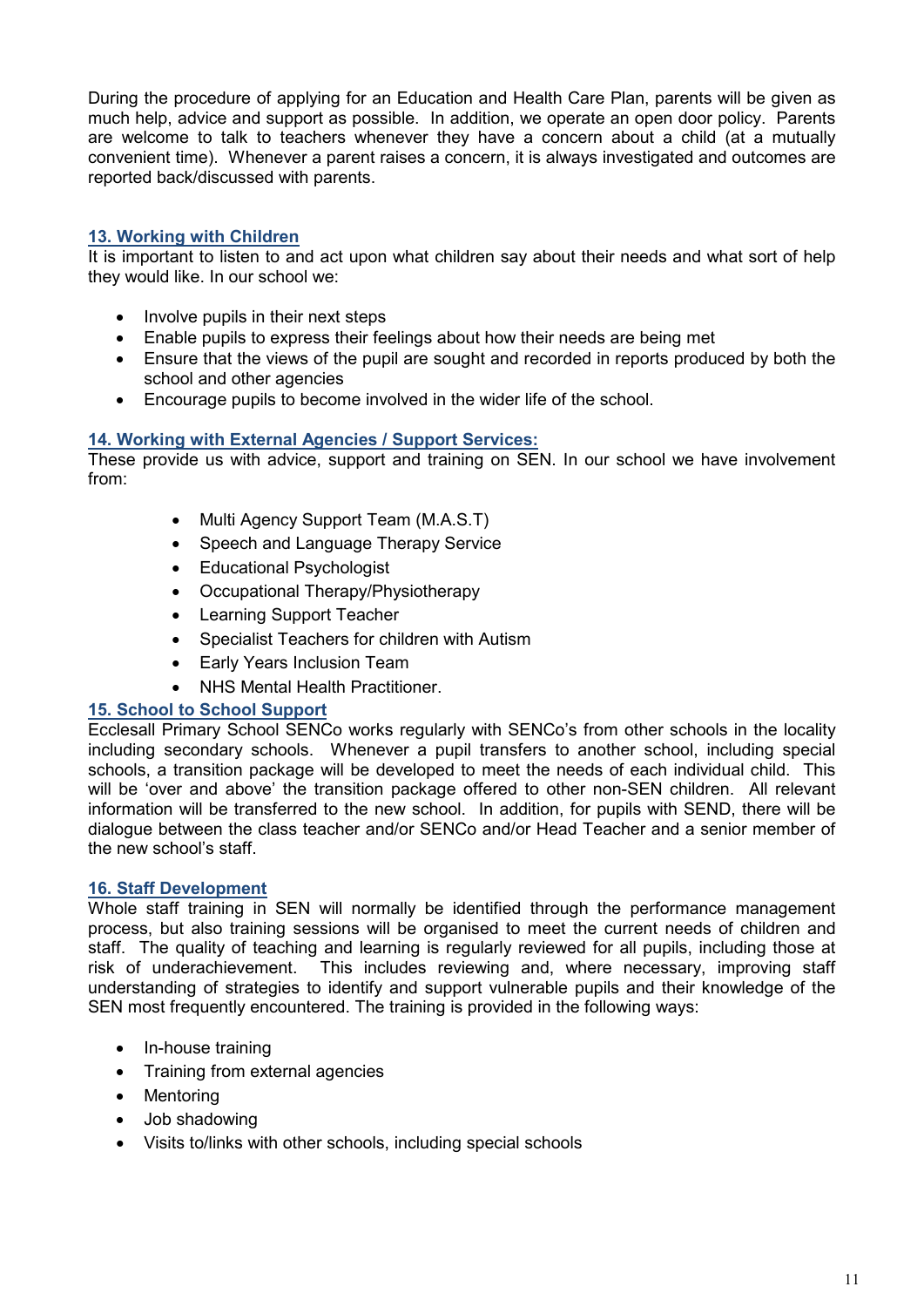- Training arranged through the family of schools
- Attendance at externally provided training events
- Participation in accredited training opportunities.

# **17. How we evaluate our SEND policy**

- The school's Governing Body has a duty to evaluate the provision school makes for pupils with SEN. The Inclusion Link Governor reports back to the Governing body termly using evidence for example from discussions with SENCo, reports, discussions with other staff and learning walks.
- Parent's views and pupil's views are regularly sought through questionnaires
- The school is constantly striving to improve its provision for SEND through performance management and the continuing professional development of all its' staff to meet the full range of SEND within the school.

# **18. How we deal with complaints**

We are always very happy to talk to parents and listen to any concerns they may have. Parents who have concerns about their child should contact their child's teacher or the SENCo. We will always do our best to respond to concerns raised. If parents feel their concerns are not being responded to, school has a formal complaints procedure. A copy of this can be found on the school website.

### **19. More Information / Glossary**

**Annual Review -** Review of Statement/EHC Plan by the Local Authority that must occur at least annually. (Parents are invited to attend.)

**SEND Code of Practice 2014 -** (For more detail: Google: Special educational needs and disability code of practice: 0 to 25 years)

Guidance for Local Authorities & schools on how to identify, assess and provide for children with SEND.

**Early Years Inclusion Team -** Special Educational support for pre-school and Foundation Stage children

**Educational Psychologist -** Employed by the Local Authority or the school to assess and advice on a child's learning difficulties.

**Education Health Care Plan -** This is the replacement for the Statement of SEN. The purpose of an EHC plan is to make special educational provision to meet the special educational needs of the child or young person, to secure the best possible outcomes for them. It is for children with significant and complex SEND whose needs cannot be met by the resources of the school alone.

**Individual Education Plan (IEP) – what we now call the support plan -** Plan outlining steps towards outcomes for each child with SEND.

**Local Authority (LA) -** The body responsible for schools and for assessing and providing for SEND.

**Learning Difficulty -** Significantly greater difficulty in learning than other children of the same age, or a disability which hinders use of general educational facilities.

**Mainstream School -** School that caters for all pupils, including those with SEND.